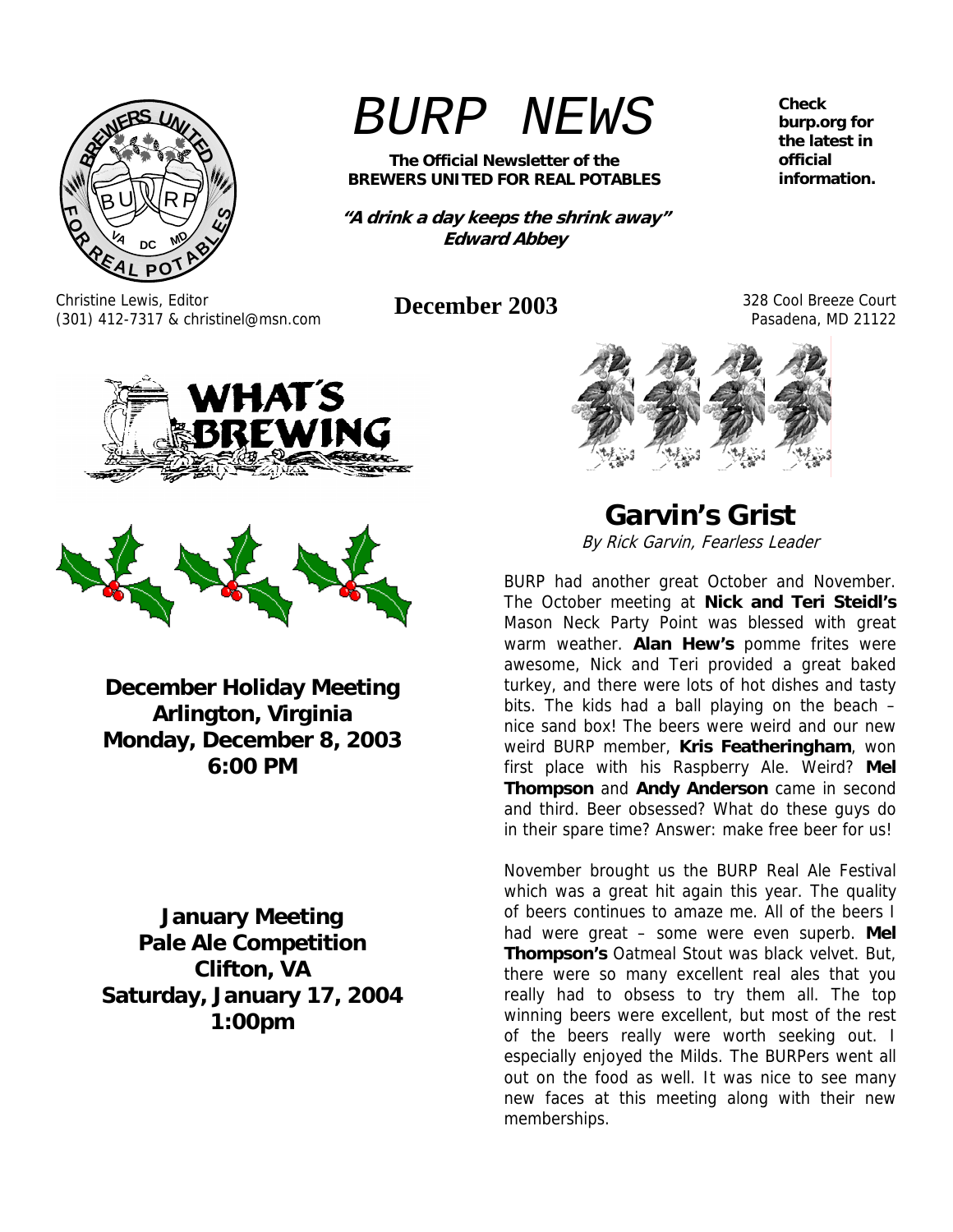One of our long time friends in BURP passed away in October. **Lynn Burroughs** has been a BURP member with her husband **Mike Graham** for as long as I can remember. I have fond memories of chatting with Lynn on the sidelines at BURP meetings as she observed the different interesting habits of our BURP friends. I also occasionally ran across Lynn professionally where she worked at ATCC. Lynn managed Internet security for the folks who are the global bioresource center for maintaining and distributing biological materials, including beer yeast. I remember Lynn with a smile.

Our next BURP event is our annual pot-luck holiday banquet. Join us to celebrate Christmas, Hanukah, Festivus, and Winter Solstice with your best food contributions and beverages. The Holiday Breakfast Cereal Beer challenge promises to give us all something to talk about. We will be having our nominations for 2004 officers. There are lots of opportunities to serve. The position of Newsletter Editor is still open. This is not a difficult job for an organized person. You do not have to write the whole newsletter! You just need a word processor with a spell checker and 4 hours per month!

Cheers, Rick

### **? ? ? ? ? ? ? ? RYDler**

Q: If Mount Everest is 29,035 feet above sea level (77,427 beer cans stacked high) where is Honorary BURPER, MC @ Bricks, author of Hop Pocket & Pils, Bob Tupper and his wife, Ellie, in their quest to evaluate the brews of the World?

### **? ? ? ? ? ? ? ?**

### **Join Your Fellow BURPers for the Annual Potluck Holiday Banquet Monday, December 8!**

The December BURP meeting will be our Annual Potluck Holiday Banquet. This fabulous feast will be held at American Legion Post #139 in Clarendon, VA on Monday, December 8. Doors will open at 5:00 PM for those who wish to help set up and

decorate. Festivities will begin at 6:00 PM, and we ask that everyone be out of the facility by 10:00 PM. As always, volunteers are needed to help with decorating and setup. If you would like to assist, please contact one of the Holiday Banquet Coordinators below:

Site Co-ordinator, Betsy Kepler – 703-218-3776 (e-mail bkepler@congressionalfcu.org) Decorations Pixie, Alison Skeel – 301-942-3622 (e-mail skeel@burp.org)

As with previous banquets, everyone should plan to bring a dish of their choice. If you are not sure what to bring, please feel free to contact one of the above for suggestions. In past years, there have been a wide variety of appetizers, soups, salads, main courses, and desserts. We hope this tradition carries on. It has also been a longstanding tradition to use beer in dishes, if at all possible, so be creative. Try to provide enough food for at least 6- 8 people. We will have limited access to the kitchen this year. This access is intended for reheating, not major cooking. All dishes should be prepared ahead of time as much as possible. A microwave will be available for reheating, and electrical outlets and power strips will be available for crockpots and other heating devices as needed.

In addition to great food, the holiday banquet is always a showplace for homebrewed holiday beers. Due to large number of Holiday Competition kegs expected (16 at last count), we ask that you please only bring Holiday style homebrews (and very limited commercial Holiday styles) to share around. Festivities will include recognition for all those who helped the club in so many ways over the course of the year. Nominations for 2004 BURP officers will also be accepted. Please consider becoming more active in your club by running for an officer position the coming year. The holiday banquet is always one of BURP's premier events and an opportunity for you to show off both your cooking and brewing skills. Don't miss the fun. Join your fellow BURPers for a great time and a feast to remember!

Directions to the ALP:

### The American Legion Post #139 3445 Washington Boulevard, Arlington, VA 22201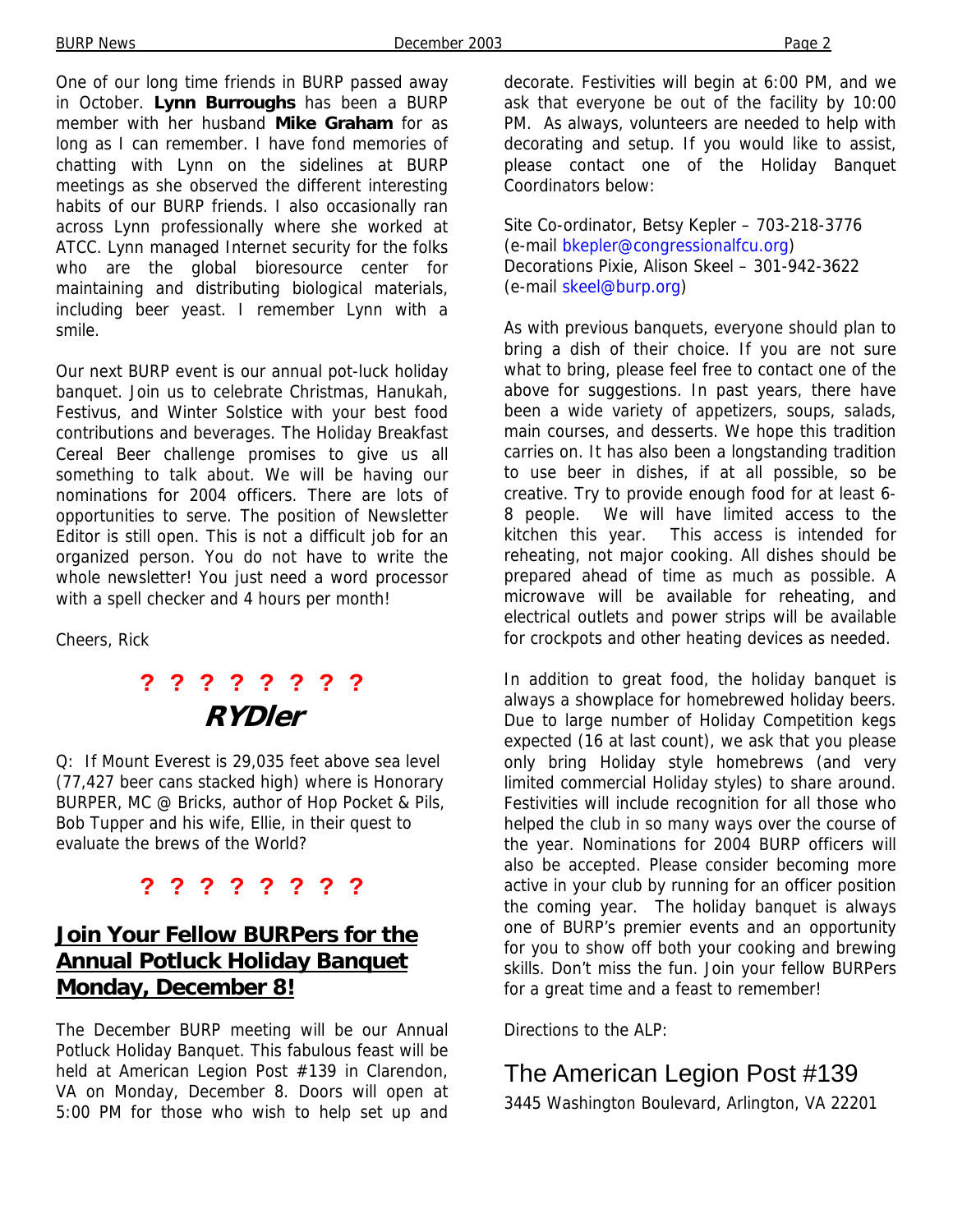#### By Metro:

Take the Orange Line to the Virginia Square/GMU station. Take the escalator to the street level, and turn 180 degrees to face North Fairfax Drive. The station is at the intersection of N Fairfax Drive and N Monroe Street. Cross Fairfax Drive and walk along Monroe Street. Monroe Street ends at Washington Blvd; Giant Supermarket will be on the right. At the light/crosswalk, cross over to the north side of Washington Blvd and then turn right. Walk about ½ block along Washington Blvd. and the ALP #139 will be on the left.

#### From Washington, DC:

Cross over the Roosevelt Bridge; follow signs to the George Washington Parkway. Once on the parkway, exit at Spout Run (left exit). Continue through first light, and the second light (where there is a shopping center on the right) crossing over Route 29 (Lee Highway). Spout Run becomes Kirkwood Road after crossing Route 29. Turn right onto Washington Boulevard. The ALP is on the right, about ½ block onto Washington Blvd. There is a small parking lot at the ALP and street parking is extremely limited.

#### From I-66 Westbound:

Exit I-66 at Glebe Road. At the light turn left onto Glebe Rd. At the next light, turn left onto Washington Boulevard (the Comfort Inn will be on your left.) Stay on Washington Boulevard until you see the Giant Supermarket on the right. The American Legion Post is on the left across the street from Giant. There is a small parking lot at the ALP and street parking is extremely limited.

#### From I-66 Eastbound:

Exit I-66 at Glebe Road/North Fairfax Drive (exit 71). The exit ramp turns into North Fairfax Drive. After traveling about one mile on North Fairfax Drive, you will see the Virginia Square/GMU Metro station on the right at the intersection with Monroe Street. Turn left onto Monroe Street. Monroe Street ends after a block or so at Washington Blvd; Giant Supermarket will be on the right. Turn right onto Washington Blvd. The ALP #139 will be on the left up about  $\frac{1}{2}$  block.

#### From I-395 Northbound:

Exit I-395 at Glebe Road (Rte 120 North) /Marymount University (exit number 7B.) Continue on Glebe Road for approximately 3 ½ miles, passing Ballston Common Mall on the right. Continue on Glebe Road crossing over Wilson Boulevard and Fairfax Drive. You will then see the Comfort Inn on the right at the next major intersection. Turn right here onto Washington Blvd. Stay on Washington Boulevard until you see the Giant Supermarket on the right. The American Legion Post will be on the left across the street from Giant. There is

a somewhat small parking lot at the ALP and street parking is extremely limited.



### **BURP Elections 2004 on the Horizon**

Yes, once again it is time to elect new officers to serve us as leaders of BURP. Please nominate your friends and enemies at the December meeting or on BURPlist. A ballot and directions about how to vote on the Internet will be included in the January newsletter. Open positions are:

#### **Fearless Leader** (President)

Duties: Coordinates BURP activities with other officers. Makes announcements at meetings. Represents BURP to the public. (Which means that you can send articles to your relatives, who will do almost anything to avoid telling their neighbors what you do for fun.)

#### **Minister of Education**

Duties: Organizes several educational sessions about brewing techniques or particular styles. Sets up yearly preparation courses for the BJCP exams. Holds pre-meeting commercial beer tastings to assist club members hone style recognition skills.

#### **Minister of Culture** (Competitions)

Duties: Runs monthly club competitions and writes articles about styles for the BURP News. Orders ribbons for contests. Recruits the competition organizer for the Spirit of Free Beer or does it him self/her self. May organize trouble-shooting corner at meetings.

#### **Minister of Truth** (Newsletter)

Duties: Edits the BURP News and gets it to you in time for you to know when and where the next meeting is. Solicits articles and people to be meeting reporters. Serves as BURP's Secretary for its official functions.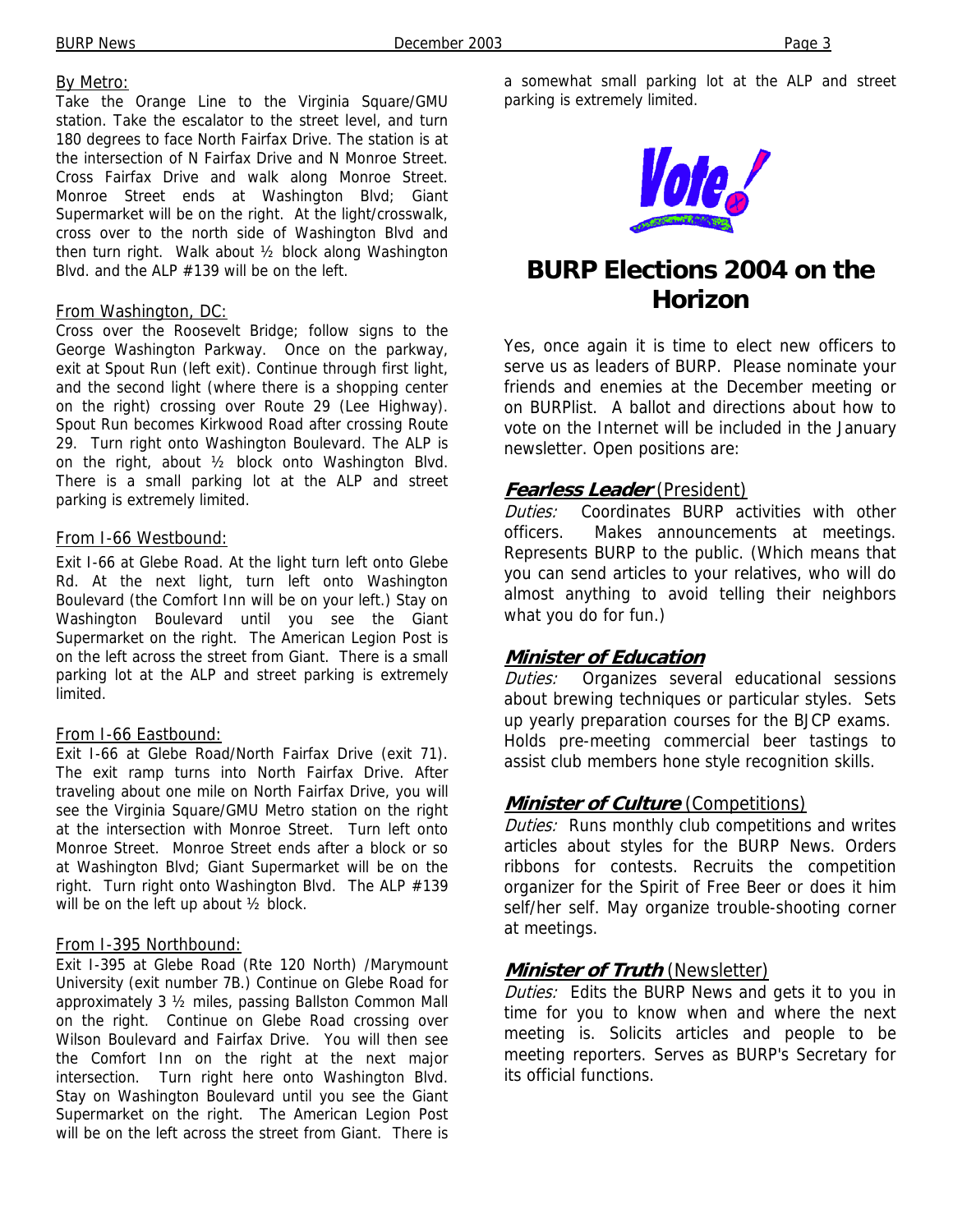#### **Minister of Propaganda** (Membership)

Duties: Serves as BURP'S point of contact with folks who are interested in joining. Maintains the club membership database and electronic newsletter notification e-mail list. Prints the membership cards. Sends out renewal notices.

#### **Minister of Finance** (Treasurer)

Duties: Knows where the money comes from and where it goes. Maintains the BURP bank account. Participates heavily in financial forecasting issues, such as "can we afford to front the money for Tshirts, glasses, and openers." Makes reimbursements when presented with appropriate receipts.

#### **Minister of the Web** (Web page)

Duties: Administers burp.org. Maintains the web site. Creates new pages for upcoming BURP events and updates the web pages. Keeps the BURP Calendar current. Custodian for BurpList and BURP's administrative internet mailing lists. Maintains the @burp.org email aliases.

#### **Minister of History** (Libeerian)

Duties: Maintains the BURP Libeery, a great resource, which is underutilized. Receives newsletters from clubs all over the country, which is pretty interesting. Sends the BURP goon squad after people who have not returned Libeery material.

### **Euro Tour de BURP: Prague to Vienna**

Part 1 – Some Brief Highlights By Bill Ridgely

The **2003 Euro Tour de BURP** bike trip took place from Sep 28 – Oct 13, 2003. Seven BURP members participated in the ride from Prague, Czech Republic to Vienna, Austria. **Wendy and I** biked the entire trip and clocked out at exactly 600 KM (about 375 miles) total. Other participating BURPers included **Craig Somers**, **Chuck Popenoe**, **Bud Hensgen**, and **Barb & Tom Williams**.

The main purpose of the trip (other than just enjoying each other's company and the beautiful countryside) was to sample as many Czech lagers

and Moravian wines as we could find and visit at least a couple of breweries and vineyards.

There were many other highlights, however. Here are some of my favorite memories from the trip:

**\* Touring Prague** – While Prague is not a good city for bicycling, it is an easy place to navigate on foot and using the subway and tram systems. We spent two days in the city and saw most of the main sites, including Prague Castle, the Charles Bridge (with its wonderful street performers), and the Jewish Quarter. The city reached its peak of wealth and influence during the Renaissance (15th C), and many of the most beautiful buildings date from that time.

**\* Prague Pub Crawl** – Despite the long flight from DC, we managed to visit some excellent pubs on our first day, including U Bubenicku (with beautiful wall murals) and the famous U Fleku (Prague's oldest small brewery, founded in 1499 and producing the wonderful and unique "Flekovsky Lezak 13", a 5.5% ABV complex, unfiltered dark lager.). U Fleku is, unfortunately, rather a tourist trap now (few locals patronize it). It is considerably overpriced by Czech standards, but the beer is still excellent, and the place is a mustvisit for first timers. We finished the day (and had dinner) at Novomestsky Pivovar, one of the city's newest brewpubs. Here, we sampled the tasty pale and dark versions of "Kvasnicovy Lezak 11", both versions unfiltered, woody, and hoppy.

On our 2nd day in Prague, we were escorted by an acquaintance of Craig's named Pavel (reporter for the local Prague Post newspaper), who took us to several wonderful pubs, including U Pinkasu (a fine example of a pub still patronized primarily by locals) and U Rotundy (a pub near the Charles Bridge with a large, boisterous dining/beer hall on the lower level). The best stop on our tour was the Pivni Galerie in Holesovice, which I likened to The Brickskeller in DC. It featured beers from all small and medium-sized Czech breweries (180 beers from 34 breweries at current count), mostly in bottles, although there were also two taps rotated daily. Over the course of a couple of hours, we (along with Galerie owner Petr Vanek) went through a significant number of these products. In addition to the many pilsner-style and dark lagers,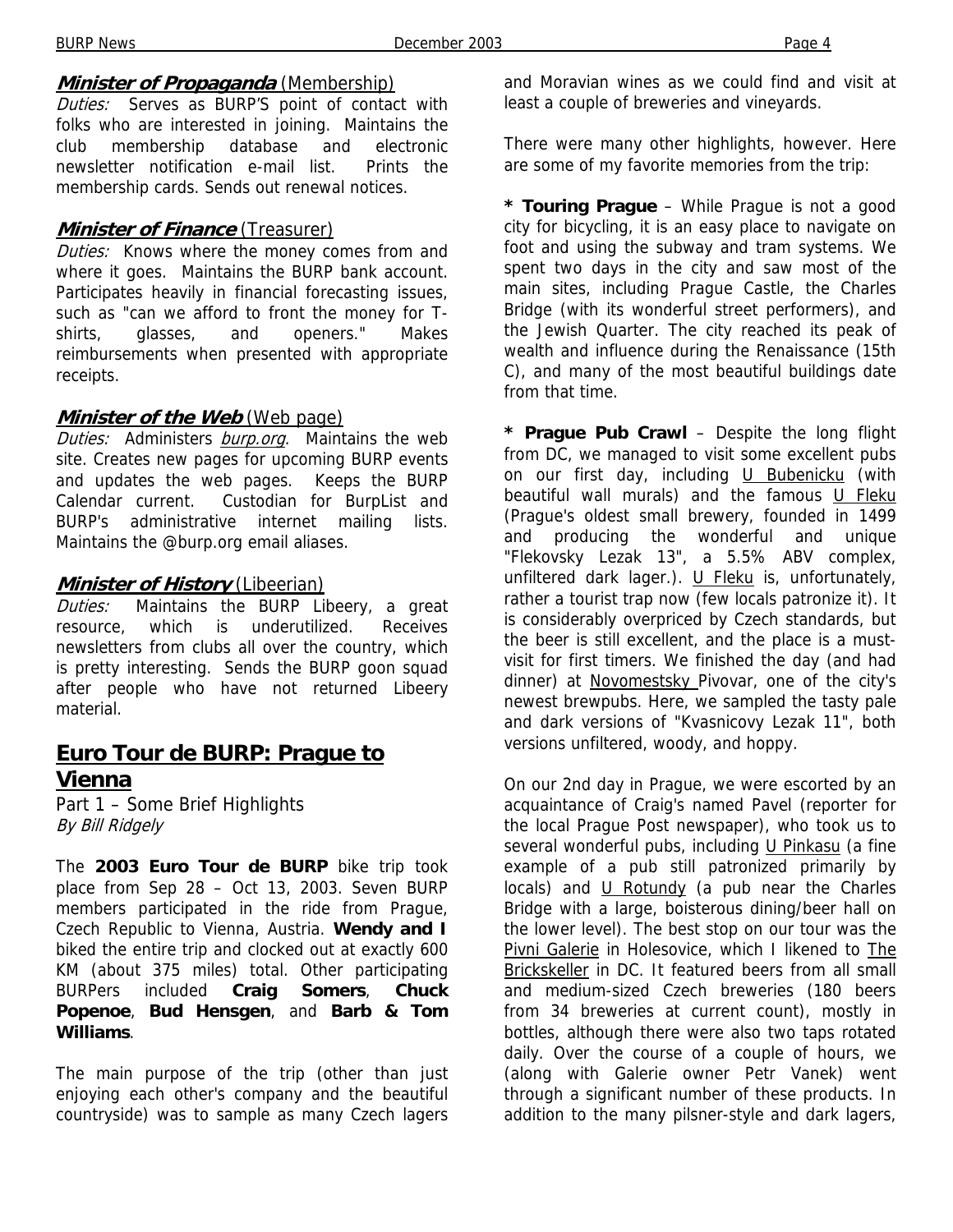we sampled some of the Republic's more unique beers, including "Specialni Kvasar" (5.7% honey beer from Pivovar Cerna Hora), "Krkonossky Medved Special Tresen" (5.0% sweet cherry beer from Pivovar Basta), and "Primator Double Tmavy Special 24" (the strongest beer brewed in the Czech Republic, a 10.0% dark, doppelbock-like lager from Pivovar Nachod).

**\* Cycling the Czech Backroads** – Our cycle route followed mostly small farm roads and cycle paths and took us through beautiful rolling countryside dotted with many small towns, villages, and the occasional castle or chateau. One of my fondest memories is stopping along the roadside to pick up and eat the delicious small Damson-like plums and apples that had fallen ripe from the trees that seemed to line every country lane. There were also a number of nut trees of various types, and locals were seen frequently biking or walking along the roads harvesting these nuts.

Renaissance Towns & Architecture – Several of the towns we stayed in or visited were historically significant (Tabor, Trebon, Slavonice, Valtice), and one (Ceske Krumlov) was on the UNESCO World Heritage List. Many buildings dating from the 15th C featured a style of decoration called "sgraffito", with designs scratched directly into the plaster on the exterior building walls. These were ornate and beautiful. I found some of the most interesting artifacts from the Renaissance era to be lone bronze statues found along the roadside, often in the middle of nowhere. You never knew when you'd crest a hilltop and find a beautiful Romanesque statue along the edge of a plowed field or in a forest.

**\* Czech Food** – Most of our meals consisted of chicken, pork, or fish along with wonderful bread dumplings (knedliky), red and white cabbage, and potatoes (cooked or in dumpling form). We washed this excellent food down with either beer (at about \$.75 per half-liter) or Moravian wine. In the magnificent medieval town of Ceske Krumlov, we had one of our most interesting meals at the U Dwau Maryi ("Two Marys") restaurant. This place specialized in traditional Czech cuisine as it might have been prepared in medieval times. Our luncheon platter consisted of wonderful dishes prepared from buckwheat, millet, chicken, pork,

and cabbage. At the end of the meal, we sampled several interesting homebrewed meads, spiced with almond and other flavors and served both warm and cold.

**\* An Evening in a Moravian Wine Cellar** – Our last night in the Czech Republic was spent in Mikulov, in the heart of Moravian wine country. Here, our interests turned from beer to the fruit of the vine, and we thought it would be fun to spend the evening in a traditional Czech wine cellar. A place recommended as being popular with locals (again, we tried to avoid tourist traps) was called Pod Kozim Hradkem ("Under the Goat Castle"). This ancient cellar was dug into a cave under a 15th C fortification on a high rock face. We found the place after climbing many stairs cut into the hillside and inquired (as best we could) if there was room for us that evening. We were told by the owner (as best he could) that the place was fully reserved that evening but that (seeing the frown on our faces), he might be able to squeeze us in if we showed up at exactly 7:00 PM.

We arrived with minutes to spare and found the place jam packed with high school students from Prague on a senior trip. This was to be their final fling (legal drinking age in the Republic was 18). The owner welcomed everyone in Czech and found a student who understood enough English to translate for us. We sampled carafes of red and white wine as we waited for our hearty meal of roast pork with potato dumplings and vegetables. After the meal, one of the students brought out a guitar, and everyone began joining in on a singalong. For our pleasure, a Dylan tune or two was even thrown in. As the carafes emptied and were refilled, we all became quite congenial, and the language barrier broke down rapidly. We all received a tour of the fermenting cellar and sampled more wine, returned to our seats and sang more songs, consumed even more carafes of wine, and finished the evening with a selection of homedistilled brandies and spirits. By now, we were all the best of friends, and as we staggered out of the cellar, all of the students posed with us for photos. The owner even walked us back to our hotel. It was certainly our most memorable evening of the trip, but we all paid the inevitable price the next day. Our ride over the Austrian border and through the very hilly country to the south was, to say the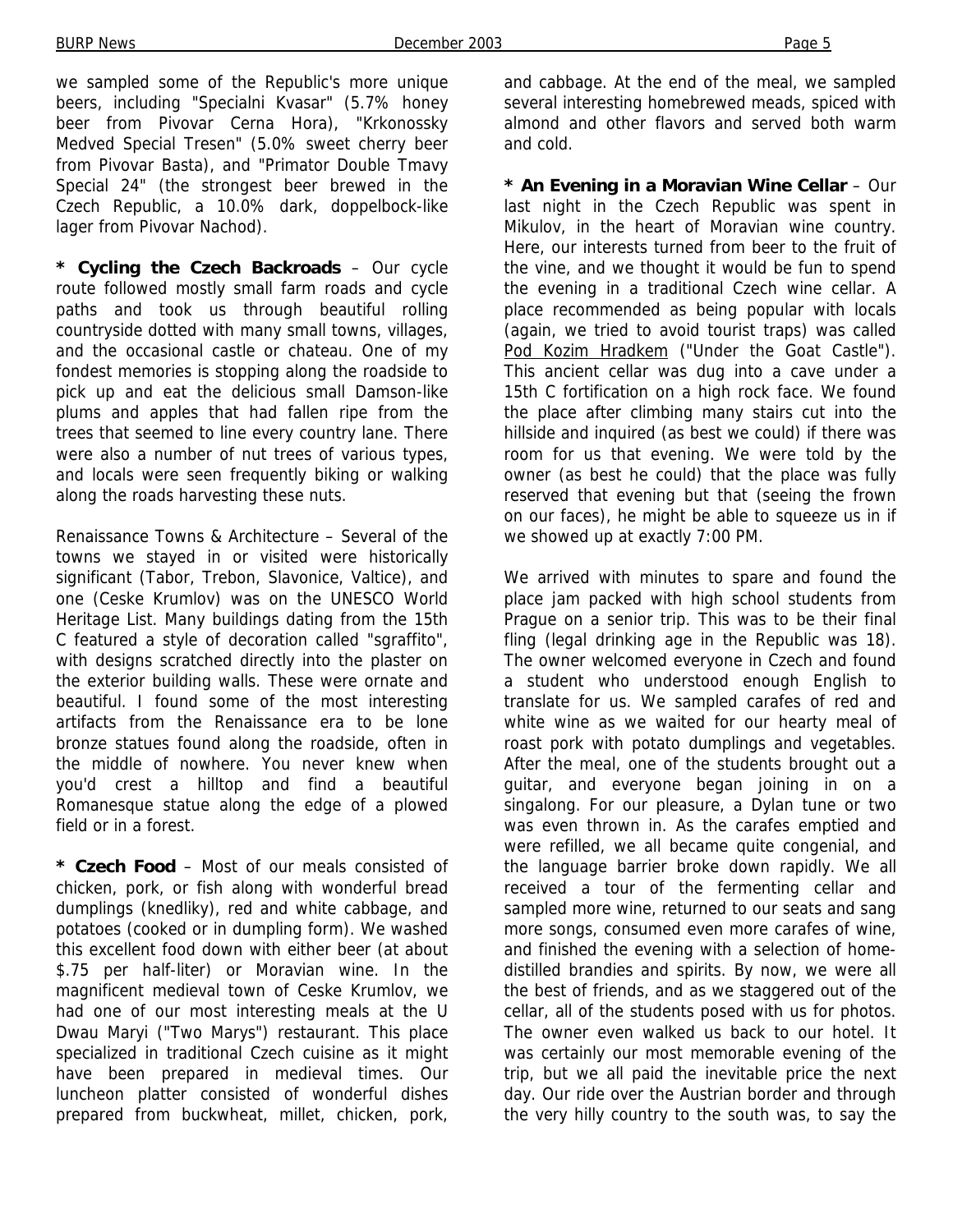least, rather painful. Oh, I should mention, the total cost of our evening in the wine cellar was \$9 per person.

**Next Time** – A Treatise on Czech Beer and Brewing



## **Betsy and Tom's Kulture Korner**

Our term as Ministers of Culture is drawing to a close. We want to thank you all for putting your faith in us to keep competitions running and life exciting. We hope that you've been happy with the job we've done. As many past Ministers of Culture have done, we discussed what we felt the purpose of the monthly club competitions should be. Are they to provide feedback to brewers about their beers? To give judges the opportunity to hone their skills? Or to decide what is the best beer, or who is the most prolific brewer? While all of the above are important, we also felt that we needed to encourage more homebrew for everyone to enjoy at the monthly meetings. So we decided to organize club competitions differently some months in order to shake things up and still try to provide feedback to the brewers, provide practice for judges and more, good homebrew to drink! We organized 3 team brews for club competitions where kegged entries were encouraged (more beer!): May's "Best Beer to go with Chili" competition, June's Whirlwind Wit Clone competition and December's Cereal Beer competition. Our Oktoberfest and Real Ale meetings also saw many kegged entries for everyone to enjoy.

After determining our Club Competition schedule, we move on to Spirit of Free Beer--free beer! Since the club was a bit organizationally exhausted from the successful MCAB event in February, we MOCs were a bit slow to get the year's SoFB organized. But thanks to the large number of

people who were willing to generously give their time and energy, we pulled off another successful Spirit of Free Beer. The entries were down a bit from the previous year, but we got exceptionally good feedback from everyone (including out-oftown judges) about what a well-run competition it was. Thanks again to everyone who volunteered at SoFB and to all of our generous sponsors for making it happen.

Since many of our Club competitions were not judged in the normal BJCP format, we had fewer competitions that qualified for Brewer of the Year statistics. However, it was another exciting year with many brewers being neck-in-neck after SoFB until almost the end of the year. This year's results have Andy Anderson keeping his title of Brewer of the Year, Mel Thompson in second place and a three-way tie for third among Mark Hogenmiller, Mike McGuire and the brew team of Bill Ridgely and Wendy Aaronson. Congratulations to you all!

Now that all the hard work is done, it is time to have some fun. The Decembeer Holiday meeting will feature at least 16 team brews made with "set" ingredients and one container of breakfast cereal (all in kegs). We also welcome homebrewed holiday-style beers that are not part of the competition. The Cereal (competition) beers will be judged by all who are there, so come thirsty and enjoy your fellow homebrewers efforts.

Wishing you all Happy Holidays, a Great New Year and more beer!

#### **RAC Recap:**

BURP's seventh annual Real Ale Competition was a rousing success. A big Thanks goes out to the brewers of the 43 entries (how's that for more beer!) and those who provided beer engines for the competition and meeting. Thanks are also due to Bill and Wendy for hosting this fabulous event and Tom Cannon and Andy Anderson for organizing the whole shebang. Congratulations to the Winners:

- 1st: Calvin Perilloux, Ordinary Bitter
- 2<sup>nd</sup>: Gordon Goeke, Dark Mild
- 3rd: Jack Mowbray, Special Bitter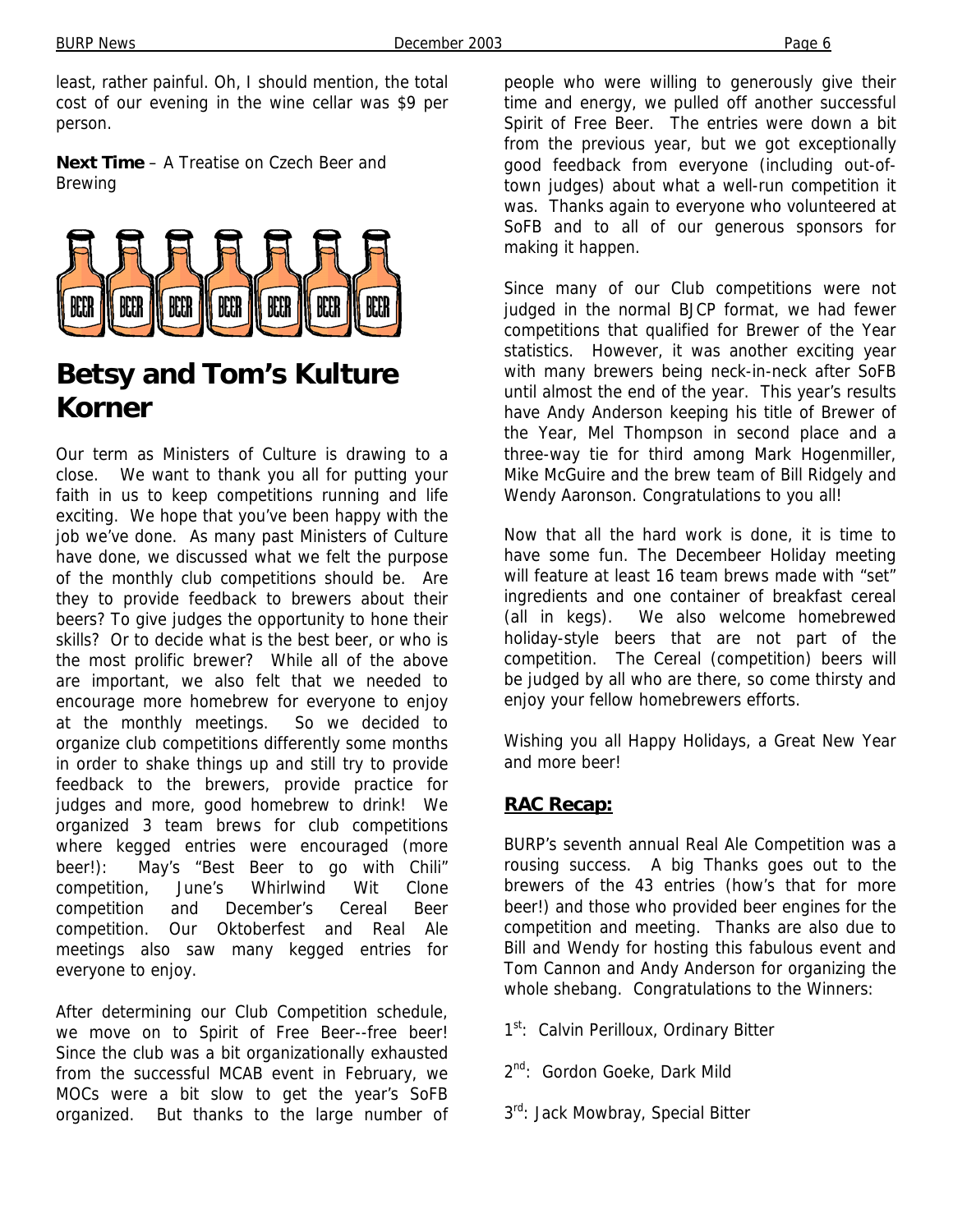Cellar Man's Choice: Mel Thompson, Oatmeal Stout

### **Decembeer Competition: Cereal Beer**

The Decembeer Holiday meeting/banquet will be our final Club competition of the year. We've addressed this team brew-off in the past few newsletters, but for those of you who haven't read them, here's the scoop: BURP has supplied the base ingredients for a 5- gallon batch of beer. These ingredients include 8# FrancoBelgian Pale Ale malt,  $1#$  Weyermann Light Munich malt,  $1#$ Munton and Fison Crystal malt, 2 oz. each of Chinook, Norhtern Brewer and Saaz hops, and a yeast of the brew-team's choice. The brew team can then add up to 1-pound additional ingredients and must add 1 container of breakfast cereal. Sixteen teams of brewers picked up their ingredients from Jason Russ for the Holiday Brew off. What does this mean? More beer at the Holiday banquet than ever before! And, since BURP did pay for all these ingredients, we do expect a 5-gallon keg of your entry.

For those of you entering a beer in this competition, we need a team captain to contact one of your friendly Ministers of Culture so that we can get you the entry form. We would like this competition to be as anonymous as possible so please refrain from putting your name or other obvious identifying marks on your keg. The entry form will go on your keg and detail how much of the base ingredients you used, what extra ingredients you used and what cereal you added. All amounts should be for a 5-gallon batch. Please bring C02, fittings and a "cooling" container for your keg. Ice will be available at the ALP. If you have problems kegging beer (like never do it), contact your friendly ministers of culture and we'll try to work something out. Also, if you need help transporting your keg to the ALP, please let us know ahead of time and we'll work something out.

Since we are expecting 16 kegs of homebrew at the Holiday meeting, we won't need lots of other beer. However, you are very welcome to bring any holiday-style homebrew to the meeting.

### **January Competition: American Pale Ale**

January 17, 2004 will be our January meeting. The club competition will be American Pale Ales only (all sub-styles in BJCP category 6); we will NOT accept English Pale Ales or IPAs.

#### **6A. American Pale Ale**

#### **Aroma:**

Usually moderate to strong hop aroma from dry hopping or late kettle additions of American hop varieties. Citrusy hop aroma very common. Esters vary from low to high. Diacetyl moderate to none.

#### **Appearance:**

Pale golden to amber.

#### **Flavor:**

Often moderate to high hop flavor. Citrusy hop flavor very common (such as from Cascades), but also other American hop variety flavors are found. Malt flavor moderate relative to aggressive hop flavor and bitterness. Balance towards bitterness. Caramel flavor is usually restrained. Diacetyl moderate to none.

#### **Mouthfeel:**

Many are rather light, refreshing and more highly carbonated than many other styles, but body can reach medium. Carbonation borders on effervescent in some examples.

#### **Overall Impression:**

Should be refreshing.

#### **History:**

An American adaptation of English pale ale.

#### **Comments:**

In the past, this category also covered what is now called American amber ale. American pale ales differ from American amber ales notably by being lighter in color, but also in having less caramel flavor and usually being balanced more towards hop bitterness.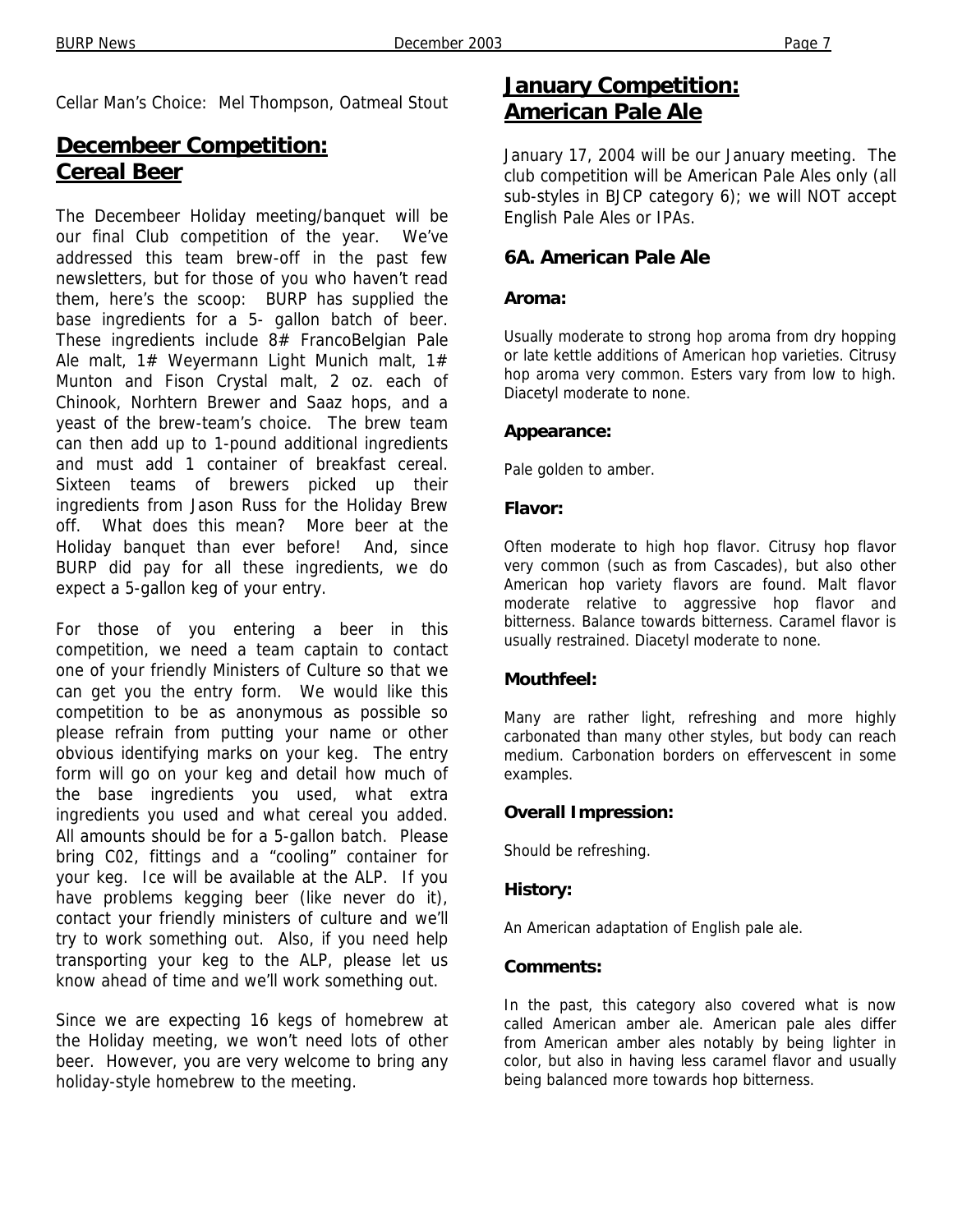#### **Ingredients:**

Pale ale malt, typically American two-row. Light to medium crystal malts. American hops, often the citrusy ones such as Cascade, Centennial and Columbus, but others may also be used (e.g., Brewer's Gold or Willamette). Water can vary in sulfate content, but carbonate content should be relatively low.

#### **Vital Statistics:**

OG: 1.045-1.056 IBUs: 20-40 FG: 1.010-1.015 SRM: 4-11 ABV: 4.5-5.7%

#### **Commercial Examples:**

Sierra Nevada Pale Ale, Summit Pale Ale, Great Lakes Burning River Pale Ale.

#### **6B. American Amber Ale**

#### **Aroma:**

Often a mild to strong hop aroma from dry hopping or late kettle additions of American hop varieties. Some caramel aroma common. Esters vary from low to high. Diacetyl medium-high to none.

#### **Appearance:**

Light copper to light brown.

#### **Flavor:**

Moderate to high hop flavor from American hop varieties. Malt/bitterness balance can be on either side of even and is more likely to be on the malt side, but usually not too far from center. Caramel flavor is moderate to strong. Diacetyl medium-high to none.

#### **Mouthfeel:**

Body is medium to medium-full. Carbonation typically moderate.

#### **Overall Impression:**

Caramel usually balances the bitterness.

#### **History:**

Called West Coast amber ales by some authors, this subcategory was spun-off from the American pale ale style.

#### **Comments:**

In the past, this category used to be part of American pale ale. American amber ales differ from American pale ales not only by being darker in color, but also in having more caramel flavor and usually being balanced more evenly even between malt and bitterness.

#### **Ingredients:**

Pale ale malt, typically American two-row. Medium to dark crystal malts. American hops, such as Cascade, Centennial, Brewer's Gold, Columbus and Willamette, but others may also be used. Water can vary in sulfate and carbonate content.

#### **Vital Statistics:**

OG: 1.045-1.056 IBUs: 20-40 FG: 1.010-1.015 SRM: 11-18 ABV: 4.5-5.7%

#### **Commercial Examples:**

Big Time Atlas Amber, Bell's Amber, Mendocino Red Tail Ale, Rhino Chaser's American Amber Ale, St. Rogue Red Ale, North Coast Red Seal Ale.

#### **6C. California Common Beer**

#### **Aroma:**

May have a pronounced woody or rustic hop aroma (as from Northern Brewer, for example). Restrained fruitiness. May have a moderate toasted malt aroma. Diacetyl low to none.

#### **Appearance:**

Dark gold to copper to medium amber.

#### **Flavor:**

Malty, balanced with a pronounced hop bitterness. Rustic/woody (e.g., Northern Brewer) hop flavor medium to none. May have a toasted (not roasted) malt flavor. Balance is generally about even between malt and hops. Diacetyl low to none.

#### **Mouthfeel:**

Medium-bodied. Medium to medium-high carbonation.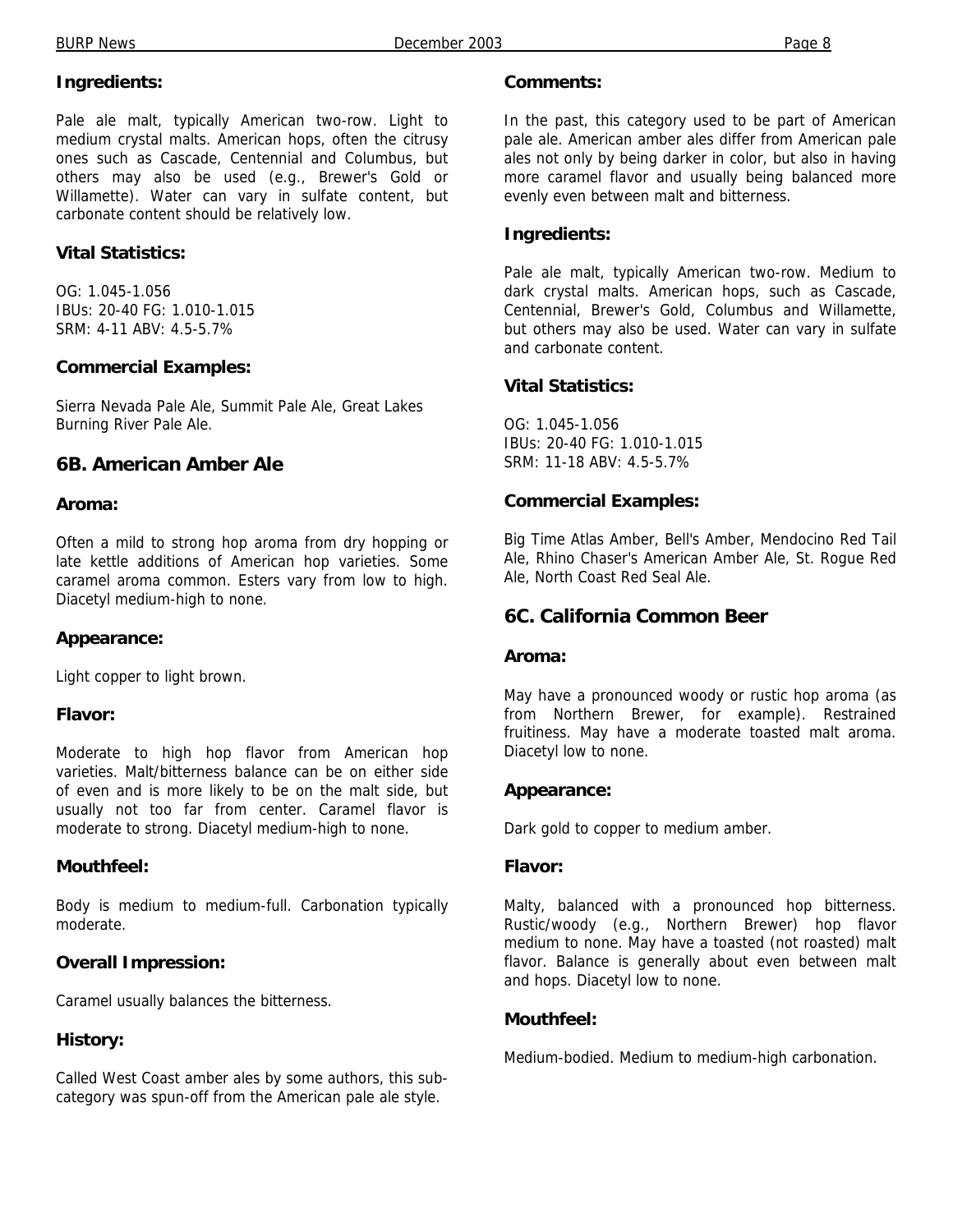#### **Overall Impression:**

A beer with solid malt and hop expression, only mildly fruity and having woody/rustic hop character.

#### **History:**

American West Coast original. Large shallow fermenters are used. Originally, in the absence of handy ice or refrigeration, the locally cool ambient temperatures of the San Francisco peninsula led to a beer that was fermented with lager yeast, but at temperatures that were at the cool end of the ale temperature range.

#### **Comments:**

Similar to American pale ale, although typically less fruity. Hop flavor/aroma is woody rather than citrusy, although a slightly citrusy character has been noted by some in a commercial example back in the mid-1980s.

#### **Ingredients:**

Pale ale malt, American hops (usually woody, such as Northern Brewer, rather than citrusy), small amounts of toasted malt and/or light caramel/crystal malts. Lager yeast, however some strains (often with the mention of "California" in he name) work better than others at the warmer fermentation temperatures (55 to 60oF) used (some German strains produce excessive sulfury character). Water should have relatively low sulfate and low to moderate carbonate levels.

#### **Vital Statistics:**

OG: 1.044-1.055 IBUs: 35-45 FG: 1.011-1.014 SRM: 8-14 ABV: 4-5.5%

#### **Commercial Examples:**

Anchor Steam, Old Dominion Victory Amber.

The new Minister(s) of Culture will finalize next year's competition schedule, however, to help them out, we picked the Scottish Ale category for the February 2004 club competition.

### **February Competition: Scottish Ales**

These are the Scottish Ales in BJCP Category 5. We will not be accepting Wee Heavies.

### **5A. Light 60/-**

Note: The symbol indicates the old English shillings (currency), so "60/-" is pronounced "sixty shilling"

#### **Aroma:**

Malt is evident; some examples have a low level of hop aroma. Fruitiness low to none. Very faint smoky and/or toasty/roasty characteristics sometimes present. May have some diacetyl.

#### **Appearance:**

Amber to dark brown. Draught examples often have a creamy, long-lasting head.

#### **Flavor:**

Malt-dominated flavor, with subdued esters and just enough hop bitterness to prevent the beer from being cloyingly sweet. A very slight toasty, roasty and/or chocolate-like character is sometimes present. Caramel flavor from crystal malt medium to none. May have some diacetyl.

#### **Mouthfeel:**

Creamy, with low carbonation. Body is medium-light, but full for the gravity.

#### **Overall Impression:**

Cleanly malty, with perhaps a faint touch of smoke and few esters.

#### **History:**

More recent commercial interpretations from Scotland have begun to drift towards English bitter in terms of bitterness, balance, attenuation, esters and dry-hopping. These guidelines don't account for these recent commercial examples that would more accurately be described as bitters.

Traditionally, these beers were dispensed via pumps, which forced air into the headspace of the cask, thus forcing the beer out. These air-powered systems are referred to as "tall fonts." The "light" name associated with this style refers to the gravity rather than the color.

#### **Comments:**

Though similar in gravity to ordinary bitter, the malt-hop balance is decidedly to the malt side. Long, cool fermentation leads to clean malt character (which may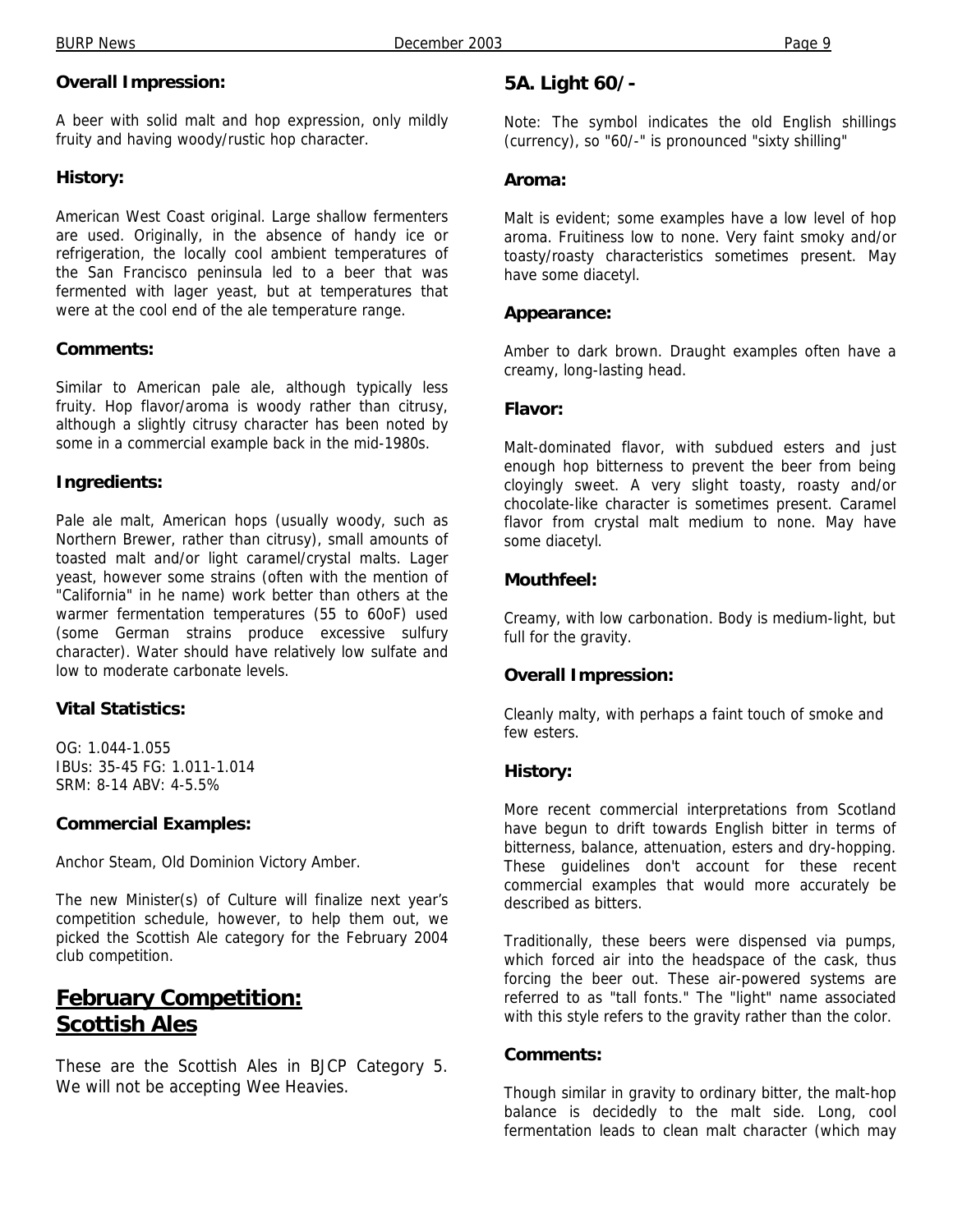BURP News **December 2003** Page 10

include some faint peat or smoke character). Note that the smoky character can be due to the yeast as often as to smoked or peat-kilned malt. Strongly smoky beers should be entered in the Smoked Beer category rather than here.

#### **Ingredients:**

Scottish or English pale malt with small proportions of roasted barley, crystal or chocolate malt. English hops. Clean, relatively un-attenuative ale yeast.

#### **Vital Statistics:**

OG: 1.030-1.034 IBUs: 9-15 FG: 1.010-1.013 SRM: 12-34 ABV: 2.5-3.3%

#### **Commercial Examples:**

Belhaven 60/-, Caledonian 60/-, Maclay 60/- Light, Highland Dark Light (HDL).

#### **5B. Heavy 70/-**

#### **Aroma:**

Malt is evident; some examples have a low level of hop aroma. Fruitiness is low to none with a mild smoky character and/or toasty/roasty aroma, which is sometimes present. May have some diacetyl.

#### **Appearance:**

Amber to dark brown; draught examples often have a creamy, long-lasting head.

#### **Flavor:**

Malt-dominated flavor, with subdued esters and just enough hop bitterness to prevent the beer from being cloyingly sweet. A very slight toasty/roasty or chocolatelike character is sometimes present. Caramel flavor from crystal malt medium to none. May have some diacetyl.

#### **Mouthfeel:**

Creamy, with low carbonation. Body is medium to medium-light.

#### **Overall Impression:**

Cleanly malty, with perhaps a faint touch of smoke and few esters.

#### **History:**

More recent commercial interpretations from Scotland have begun to drift towards English bitter in terms of bitterness, balance, attenuation, esters and dry-hopping. These guidelines don't account for these recent commercial examples that would more accurately be described as bitters. Traditionally, these beers were dispensed via pumps, which forced air into the headspace of the cask, thus forcing the beer out. These air-powered systems are referred to as "tall fonts."

#### **Comments:**

Though similar in gravity to special bitter, the malt-hop balance is decidedly to the malt side. Long, cool fermentation leads to clean malt character (which may include some faint peat or smoke character). Note that the smoky character can be due to the yeast as often as to smoked or peat-kilned malt. Strongly smoky beers should be entered in the Smoked Beer category instead.

#### **Ingredients:**

Scottish or English pale malt with small proportions of roasted barley, crystal or chocolate malt. English hops. Clean, relatively un-attenuative ale yeast.

#### **Vital Statistics:**

OG: 1.034-1.040 IBUs: 10-25 FG: 1.011-1.015 SRM: 10-19 ABV: 3.2-3.9%

#### **Commercial Examples:**

Orkney Raven Ale, Greenmantle Ale, Borve Heavy Ale, Waverly Ale 70/-, Highland Heavy, Belhaven 70/-, Caledonian 70/-,Maclay 70/-, McEwans 70/- (also sold as Younger's Scotch Ale and Tartan Special).

#### **5C. Export 80/-**

#### **Aroma:**

Malt is evident; some examples have a low level of hop aroma. Fruitiness is low to none. A mild smoky and/or toasty/roasty character is sometimes present. May have some diacetyl.

#### **Appearance:**

Amber to dark brown. Draught examples often have a creamy, long-lasting head.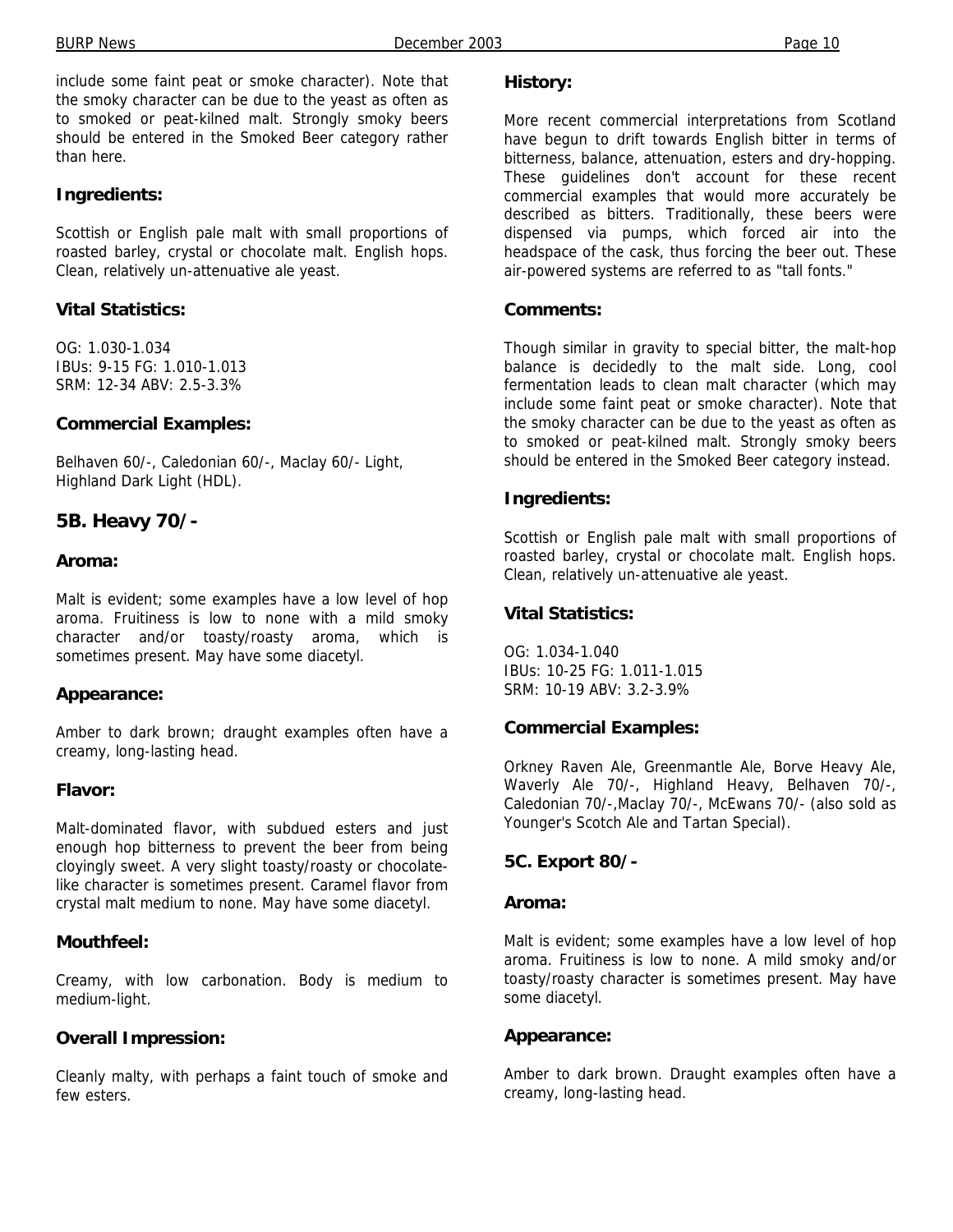#### **Flavor:**

Malt-dominated flavor, with subdued esters and just enough hop bitterness to prevent the beer from being cloyingly sweet. A very slight toasty /roasty and/or chocolate-like character is sometimes present. Caramel flavor from crystal malt medium to none. May have some diacetyl.

#### **Mouthfeel:**

Creamy, with low carbonation. Body is medium to medium-full.

#### **Overall Impression:**

Cleanly malty, with perhaps a faint touch of smoke and few esters.

#### **History:**

More recent commercial interpretations from Scotland have begun to drift towards English bitter in terms of bitterness, balance, attenuation, esters and dry-hopping. These guidelines don't account for these recent commercial examples that would more accurately be described as bitters. Traditionally, these beers were dispensed via pumps, which forced air into the headspace of the cask, thus forcing the beer out. These air-powered systems are referred to as "tall fonts."

#### **Comments:**

Though similar in gravity to strong bitter, the malt-hop balance is decidedly to the malt side. Long, cool fermentation leads to clean malt character (which may include some faint peat or smoke character). Note that the smoky character can be due to the yeast as often as to smoked or peat-kilned malt. Strongly smoky beers should be entered in the Smoked Beer category instead. It is important to note that while the IBUs on some of these beers can be rather high, the low attenuation and solid maltiness results in a balance that is still even at best and more than likely towards malt.

#### **Ingredients:**

Scottish or English pale malt with small proportions of roasted barley, crystal or chocolate malt. English hops. Clean, relatively un-attenuative ale yeast.

#### **Vital Statistics:**

OG: 1.040-1.050 IBUs: 15-36 FG: 1.013-1.017 SRM: 10-19 ABV: 3.9 to 4.9%

#### **Commercial Examples:**

Orkney Dark Island, Harviestown 80/-, Sherlock's Home Piper's Pride, Greenmantle 80/- Export, Arrol's 80/-, Highland Severe, Younger's No. 3, McEwan's 80/- (despite the "India Pale Ale" on the label), Arrol's 80/-, Belhaven 80/- (Belhaven Scottish Ale in the US), Caledonian 80/- Export Ale (Caledonian Amber Ale in the US), Maclay Scotch Ale, Maclay 80/- Export (Maclay 80 Shilling Export Ale in the US).

### **Welcome New BURP Members**

We'd like to welcome all the folks who have joined BURP in the last several months.

Welcome to **Ronald Kodlick** and **Richard Croop**, both from Baltimore, MD; **Jeff Daniels** from the District; **Rich Biby** from Vienna, VA; **Charles & Smriti Popenoe** from Darnestown, MD; **John & Laura Syms** from Springfield, VA; **Mark Schenden** from Herndon, VA; **Ty & Alana Ming** from College Park, MD; **Bob & Diana McEwen** from Wakefield, VA; **Scott Schabilon** from Arlington, VA; **Brad Smith** from Fairfax, VA; and **Kris Featheringham** from Gaithersburg, MD;

Hope to see you all at upcoming BURP events!!

### **? ? ? ? ? ? ? ?**

### **Answer to December RYDler:**

A: Foothills of the Blue Ridge.

**? ? ? ? ? ? ? ?**

### **BURP 10 and 20 Years Ago**

Compiled By Bill Ridgely

### **20 Years Ago, December 1983**

An election committee was formed at the December BURP meeting consisting of **Bob Sharbaugh, Hank Rupprecht, Dan McCabe**, and **Fred Dandeneau**. This committee proposed a slate of officers to run for office in 1984. The election was scheduled to be held at the January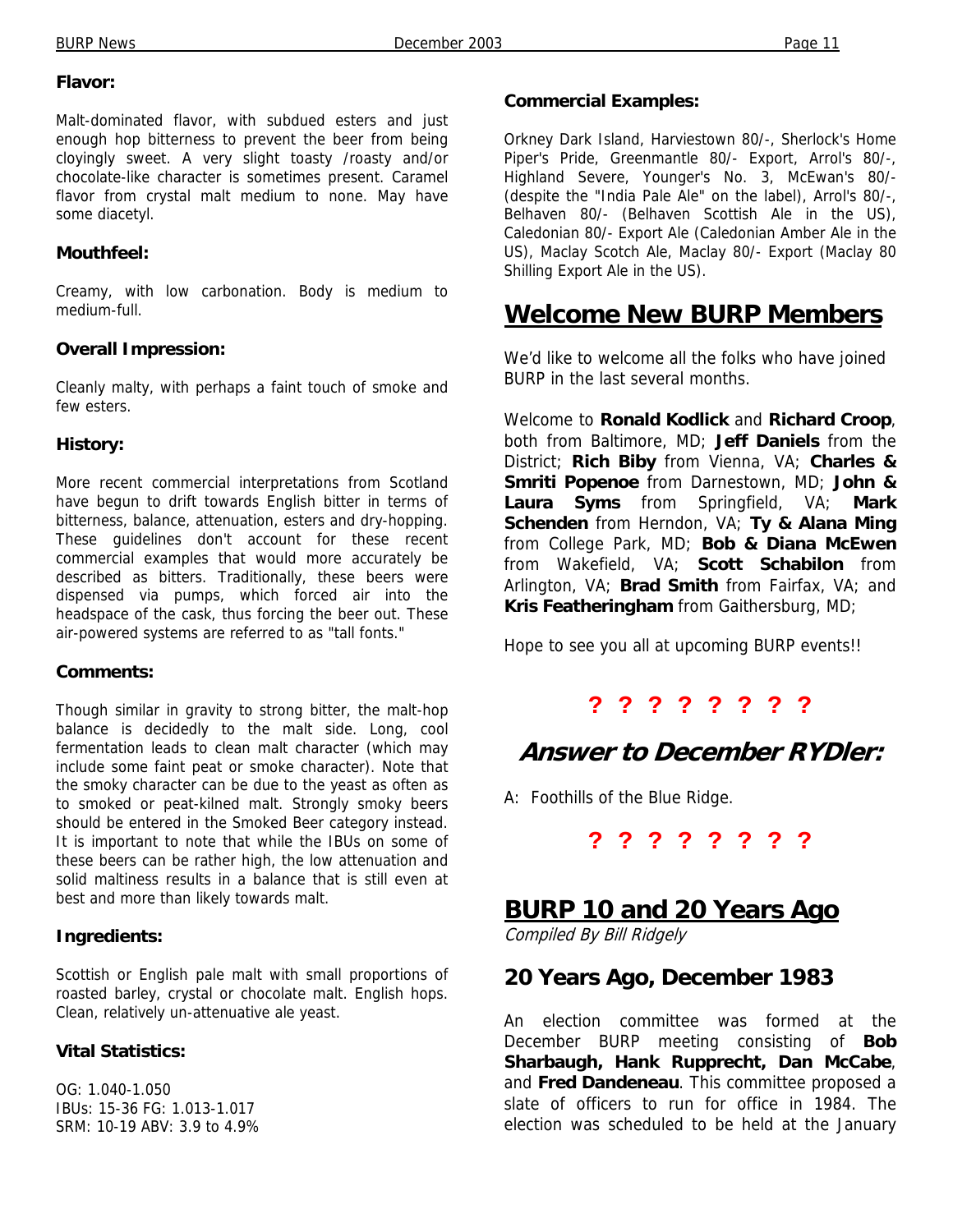meeting, and additional nominations would be taken from the floor at that time.

Secretary **Dan McCoubrey** noted in his "Dear BURPers and Friends" news update that the club had experienced significant growth over the past year and now totaled about 70 members (from the six members who formed the club 2 ½ years earlier).

### **10 Years Ago, December 1993**

The December BURP meeting was the annual Holiday Banquet held at the Oxon Hill Jaycee Center in Ft Washington. Featured was the first "Free Beer Holiday Brew-Off", in which a set of brewing ingredients was provided to 10 different brewers who were then asked to brew a batch of beer using only those ingredients (plus spices if desired). The rule was unfortunately compromised (your intrepid chronicler slaps hand here), but the competition did provide nearly 50 gallons of beer for consumption at the meeting. Competition winners were **Wendy Aaronson & Bill Ridgely** for their "Marmion's Merriment Yule Ale" in the Scottish Export style (hence the illegal addition of roast barley in the recipe).

As usual, BURPers outdid themselves preparing fantastic dishes for the banquet, all made with beer. These included such delicacies as lambicmarinated pork, stout-hearted buffalo chili, and, for dessert, lupulin lemon pie and bourbon-stout pie with chocolate chips. Gifts were given out to those who contributed most to the club over the course of the year, and nominations were taken for the 1994 BURP officer corps. The banquet finished with **Ralph Bucca's** slide show of "The Year in BURP".

The December newsletter featured **Ralph Bucca** & **Jim Dorsch's** report on the "Philly Phling" pub crawl, **Martin Morse Wooster's** review of "Michael Jackson's Beer Companion", and two reports on foreign beer hunting – one from **Delano Dugarm** on beer hunting in Russia (unfortunately nothing good to report) and Part 2 of **Jim Busch & Phil Seitz's** report on Beer Hunting in Belgium (featuring the search for great lambics in Oud Beersel).

### **A tale of III Ales**

#### By Ralph Bucca

I set out to make a mild ale for the BURP Real Ale Festival, not knowing that I'd end up with three different brews. I made an 11-gallon all-grain batch as usual. At the end of the boil, the propane tank ran out signaling the end of the brew. Fortunately it boiled long enough. There is something to be said about having two propane tanks, even though a refill site is about 10 minutes away.

I noticed that I still had about 2 gallons of sparged wort that was sitting in a collection bucket. Ordinarily I just toss it in the yard, but I decided to check the gravity, it read 1020. Hmm, what to do with it? I had never tried to make a small beer before, now is the time. However, there were challenges. I could not use my main cooker since I was out of propane. So I took out and fired up my camping stove using the 3-gallon pot that I used to heat water in and heated up the wort. What about hops? By now my energy level was flagging, so I took out the hops, tied in hop sacks to the primary brew (which was being wort chilled at the time) and put them in the kettle on the camp stove. I boiled everything for about 30 minutes till that propane canister gave out. I then transferred the wort to a three gallon carboy. Now, what about yeast? I was out of beer yeast. I used my last in the main beer, so I pitched some bread yeast I got from Glut.

A few hours later both batches were rockin. Both primaries were finished in a few days. Now you might ask, I only count 2 beers, the main and the small. The primary was in two 3 gallon and one five gallon carboys. I added a blackberry flavoring to the five gallon and a tablespoon of crushed anise seed to each of the 3 gallon carboys, and then racked them into kegs a week later. The small beer was racked into a gallon jug and bottled a week later.

One three gallon of Anise mild ended up in the Real Ale Fest and was regarded with caution. What about the small beer? It's not as bad as one might think, it's quite hoppy and doesn't seem weak. I still have a couple of bottles left, and might show up at a future BURP meeting.